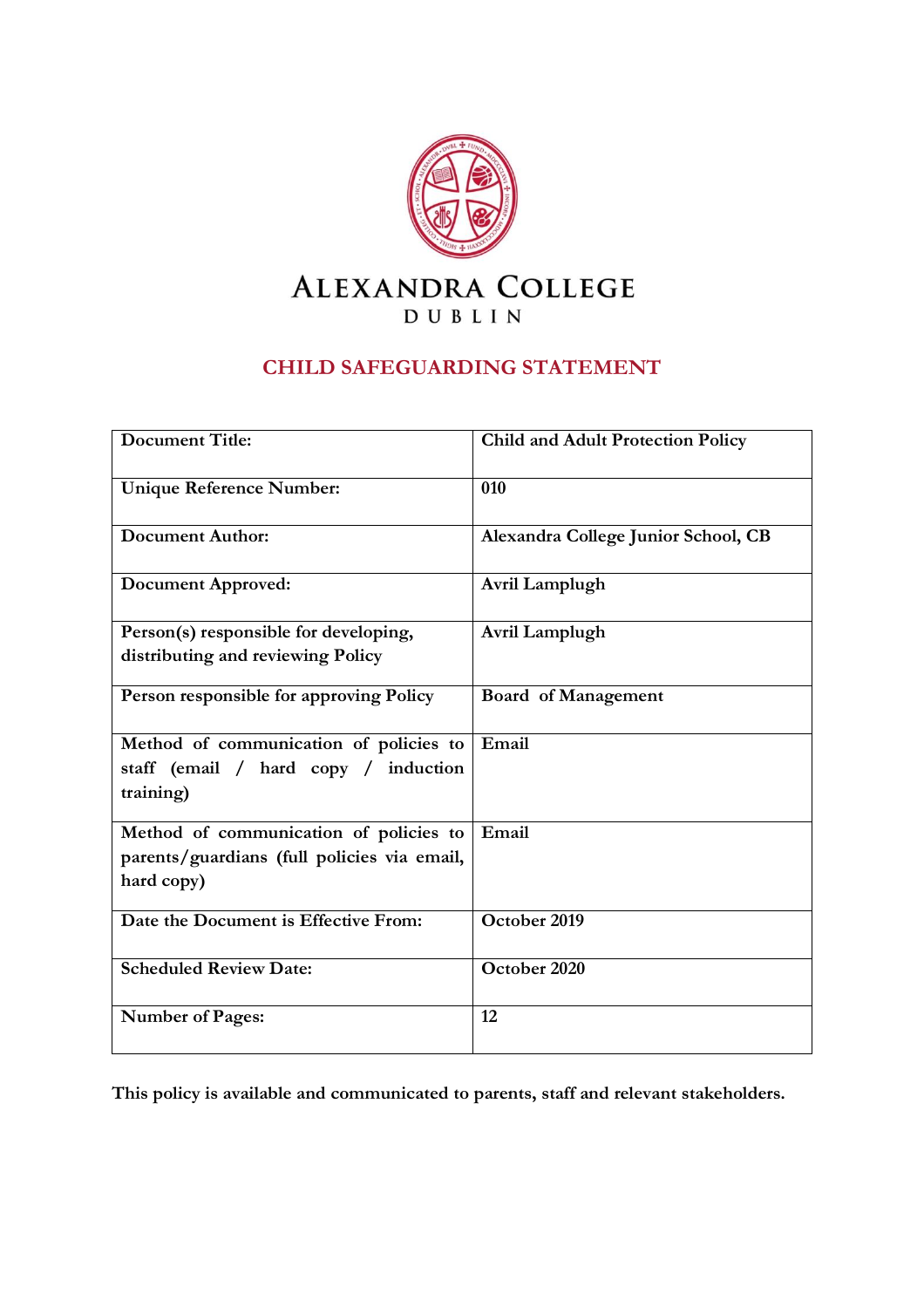**Relevant staff know the requirements and have a clear understanding of their roles and responsibilities in relation to this policy. Relevant staff have received training on this policy.** 

**1. Type of Service**: Alexandra College Junior School is an After-School facility in accordance with the Child Care Act 1991 (Registration of School Aged Childcare) Regulations 2018

The purpose of this Service is to provide an After-School facility for children aged 4 years to 12 years.

### **This Service is privately owned by The Church of Ireland Council. KEY INFORMATION:**

| <b>Opening Hours:</b>                    | 1:00 p.m. to $6:00$ p.m.                            |
|------------------------------------------|-----------------------------------------------------|
| No of Weeks per year<br>opened:          | 38                                                  |
| No. of Children attending<br>the Service | 35                                                  |
| Capacity:                                | 48                                                  |
| <b>Age Range:</b>                        | 3 years to 12 years                                 |
| <b>Ratios:</b>                           | 1:12                                                |
| <b>Programme of Activities:</b>          | Play outside/drawing/games/ dress up/art activities |
| Address:                                 | Milltown Road, Dublin 6                             |
| <b>Phone Number:</b>                     | 01-4704617                                          |
| Email:                                   | jsinfo@alexandracollege.ie                          |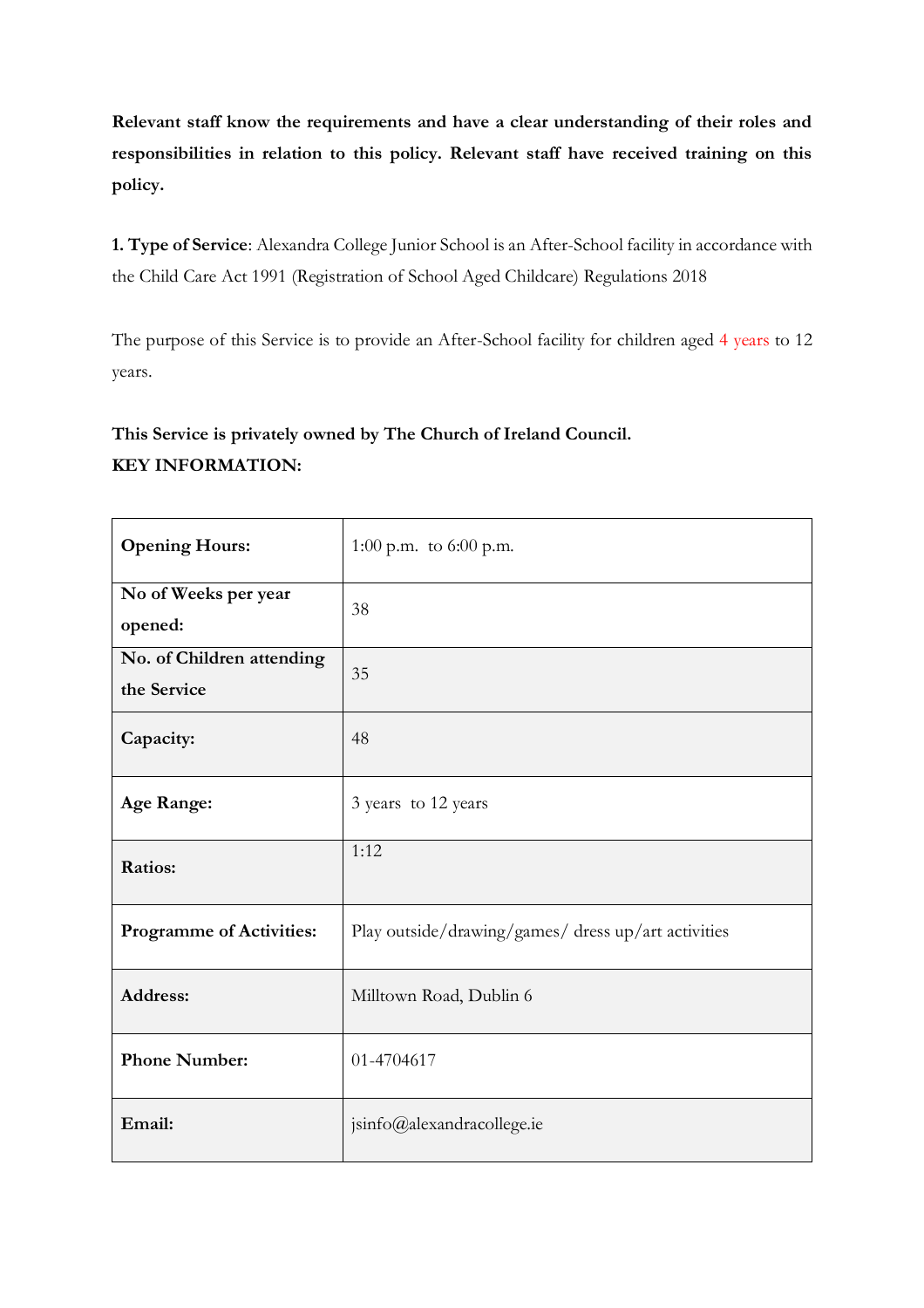## **Key Personnel: In-House**

| Manager (Person in charge):                           | Avril Lamplugh                  |
|-------------------------------------------------------|---------------------------------|
| Deputy in the absence of Manager:                     | Paula Murphy                    |
| <b>Health and Safety Officer:</b>                     | Joe Wright (Operations Manager) |
| <b>Fire Officer:</b>                                  | Joe Wright (Operations Manager) |
| <b>First Aid Co-ordinator:</b>                        | Joe Wright (Operations Manager) |
| Relevant Person for the Purpose of this<br>Statement: | Avril Lamplugh                  |
| <b>Designated Liaison Officer:</b>                    | Avril Lamplugh                  |
| <b>Deputy Designated Liaison Officer:</b>             | Aisling Gorry                   |
| Data Controller:                                      | Erwin Lalu (IT Support)         |

#### **Key Personnel: External**

| <b>TUSLA Early Years Inspection Team:</b> | Dun Laoghaire, Loughlinstown Health Centre,    |
|-------------------------------------------|------------------------------------------------|
|                                           | Loughlinstown, Co. Dublin Ph. 01 2822122       |
| <b>TUSLA Social Work Department:</b>      | Our Lady's Clinic, Patrick Street, Dun         |
|                                           | Laoghaire, County Dublin Ph. 01- 6637300       |
| Garda:                                    | Dundrum Garda Station, Kilmacud Road           |
|                                           | Upper, Dundrum Ph. 01 6665600                  |
| Hospital:                                 | National Children's Hospital, Tallaght Ph. 01- |
|                                           | 4142000                                        |
|                                           | Our Lady's Children's Hospital, Crumlin Ph.    |
|                                           | 01-4096100                                     |
|                                           |                                                |
| <b>Garda Vetting:</b>                     | Vetted by Teaching Council and JMB             |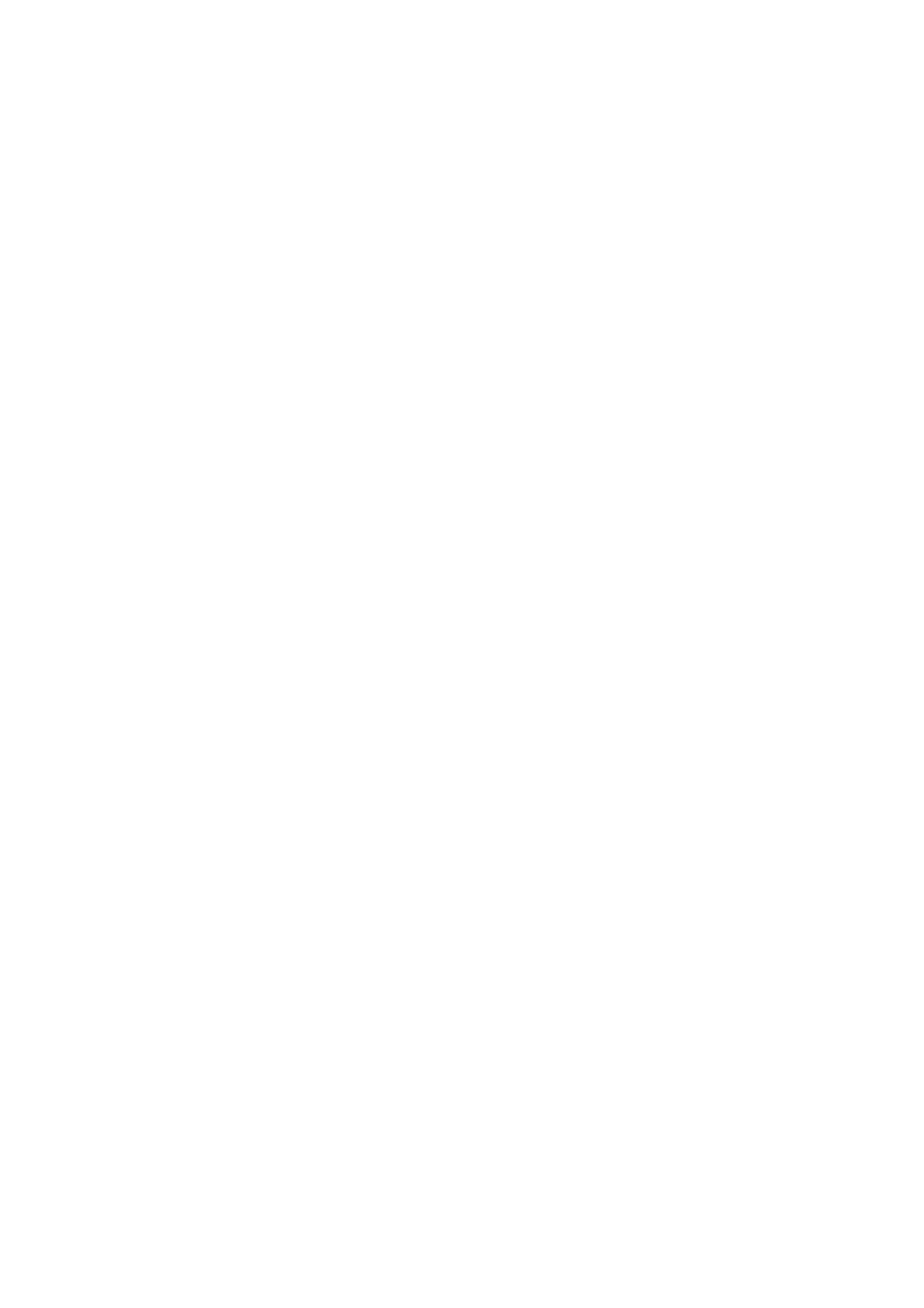#### **2. Principles**

Protecting children and young people is everyone's responsibility. The welfare of the child is paramount to us. Therefore, we want to make sure that the children in the Service are protected and kept safe from harm while they are with the staff in this Service by:

- Making sure that our staff are carefully selected, trained and supervised.
- Having procedures to recognise, respond to and report concerns about children's protection and welfare.
- Making sure all staff are Garda vetted prior to engagement.
- Having clear codes of behaviour for management, staff.
- Having a procedure to respond to accidents and incidents.
- Giving parents/guardians, children and workers information about what we do and what to expect from us.
- Letting parents/guardians and children know how to voice their concerns or complain if there is anything, they are not happy about. Having a procedure to respond to these complaints.
- We have a clear reporting procedure to be followed should a staff member have a concern about a child with regard to *Children First (2017) and The Children First Act 2015*
- Having a procedure to respond to allegations of abuse and neglect against staff members.
- The Child and Adult Protection policy will be reviewed annually by the Management.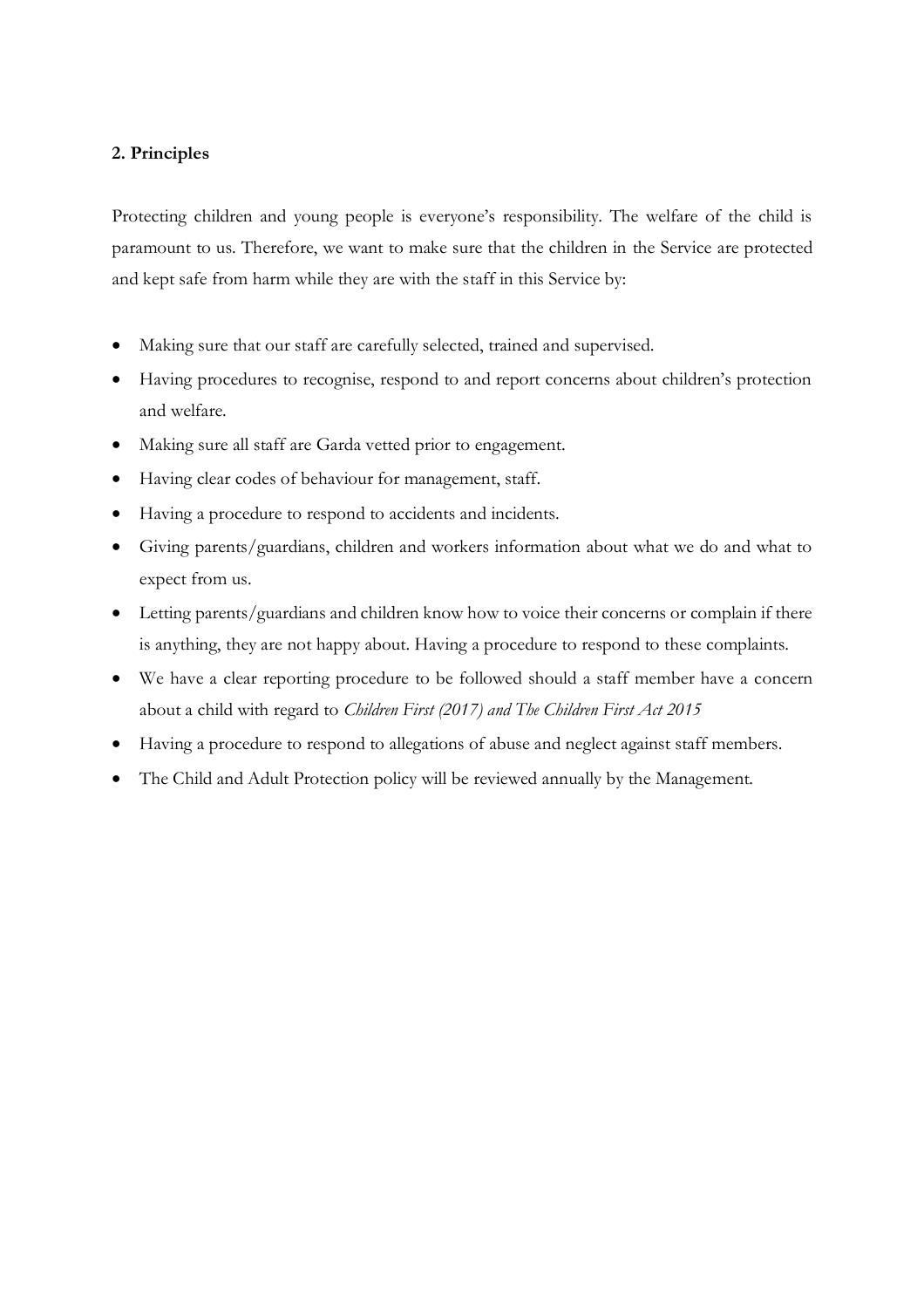## **3. Risk Assessment**

## **All potential risks have a relevant procedure to manage the risks as outlined below**

| <b>RISK</b>                             | PROCEDURES IN PLACE TO                 | Responsibility         |
|-----------------------------------------|----------------------------------------|------------------------|
| <b>IDENTIFIED</b>                       | <b>MANAGE RISK</b>                     |                        |
| Risk of harm of                         | Procedures in place                    | Management, staff      |
| bullying a child by a                   | Anti-bullying policy                   |                        |
| member of                               | <b>Staff Training</b>                  |                        |
| staff/volunteer/peer                    | Supervision                            |                        |
|                                         | Discipline Procedure                   |                        |
|                                         | School-Aged children have access to    |                        |
|                                         | complaints policy in child-friendly    |                        |
|                                         | format                                 |                        |
| Risk of harm of                         | Procedures in place                    | Management, Staff, DLP |
| sexual abuse (as                        | Vetting in place to include Garda      |                        |
| defined in the                          | vetting, police checks, validated      |                        |
| Children First Act                      | references.                            |                        |
| $2015$ ) of a child by a                | No unsupervised access by              |                        |
| member of staff/                        | unauthorised personnel. Staff aware of |                        |
| Child Abused within                     | mandated requirement to report abuse.  |                        |
| setting                                 | Staff trained in child protection      |                        |
|                                         | DLPs appointed                         |                        |
|                                         | Mandated persons named and listed      |                        |
|                                         | Visitors or persons unknown to staff   |                        |
|                                         | will not have unsupervised access and  |                        |
|                                         | visiting times will, if possible, be   |                        |
|                                         | arranged when children are not         |                        |
|                                         | present as they are unvetted           |                        |
|                                         | School-Aged children have access to    |                        |
|                                         | complaints policy in child-friendly    |                        |
|                                         | format                                 |                        |
| Risk<br>$\sigma f$<br>harm<br><b>or</b> | Procedures in place                    | Management, Staff, DLP |
| physical                                |                                        |                        |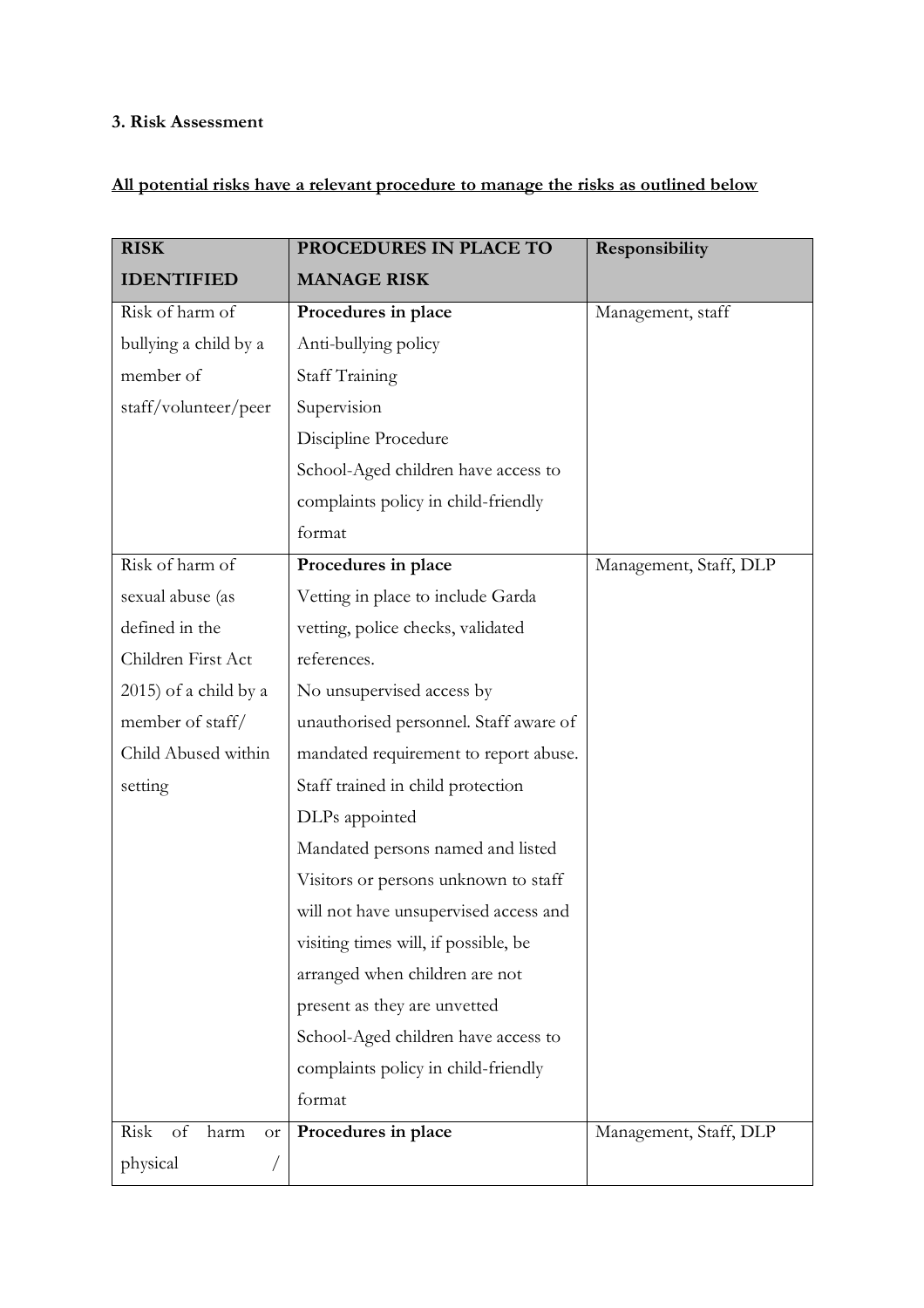| psychological/           | Vetting in place to include Garda      |                   |
|--------------------------|----------------------------------------|-------------------|
| emotional harm<br>(as    | vetting, police checks, validated      |                   |
| defined<br>by<br>the     | references.                            |                   |
| Children First<br>Act    | No unsupervised access by              |                   |
| $2015$ ) of a child by a | unauthorised personnel. Staff aware of |                   |
| member of staff          | mandated requirement to report abuse.  |                   |
|                          | Staff trained in child protection      |                   |
|                          | DLPs appointed                         |                   |
|                          | Mandated persons named and listed      |                   |
|                          | Visitors or persons unknown to staff   |                   |
|                          | will not have unsupervised access and  |                   |
|                          | visiting times will, if possible, be   |                   |
|                          | arranged when children are not present |                   |
|                          | as they are unvetted                   |                   |
|                          | School-Aged children have access to    |                   |
|                          | complaints policy in child-friendly    |                   |
|                          | format                                 |                   |
|                          |                                        |                   |
| Lost child               | Procedures in place                    | Management, Staff |
|                          | Missing Child Policy in place and      |                   |
|                          | followed                               |                   |
|                          | Risk Assessments carried out           |                   |
|                          | Critical Incident Plan in place.       |                   |
|                          | Only authorised Persons allowed        |                   |
|                          | access to the service                  |                   |
| Accidents Caused by      | Procedures in place                    | Management, Staff |
| Neglect                  | Safety Statement in place              |                   |
|                          | Risk Assessments carried out           |                   |
|                          | following an accident and corrective   |                   |
|                          | action taken                           |                   |
|                          | Accident and Incident Policy in place  |                   |
|                          | and followed                           |                   |
| Medical Neglect          | Procedures in place                    | Management, staff |
|                          | Medicines Policy in place and followed |                   |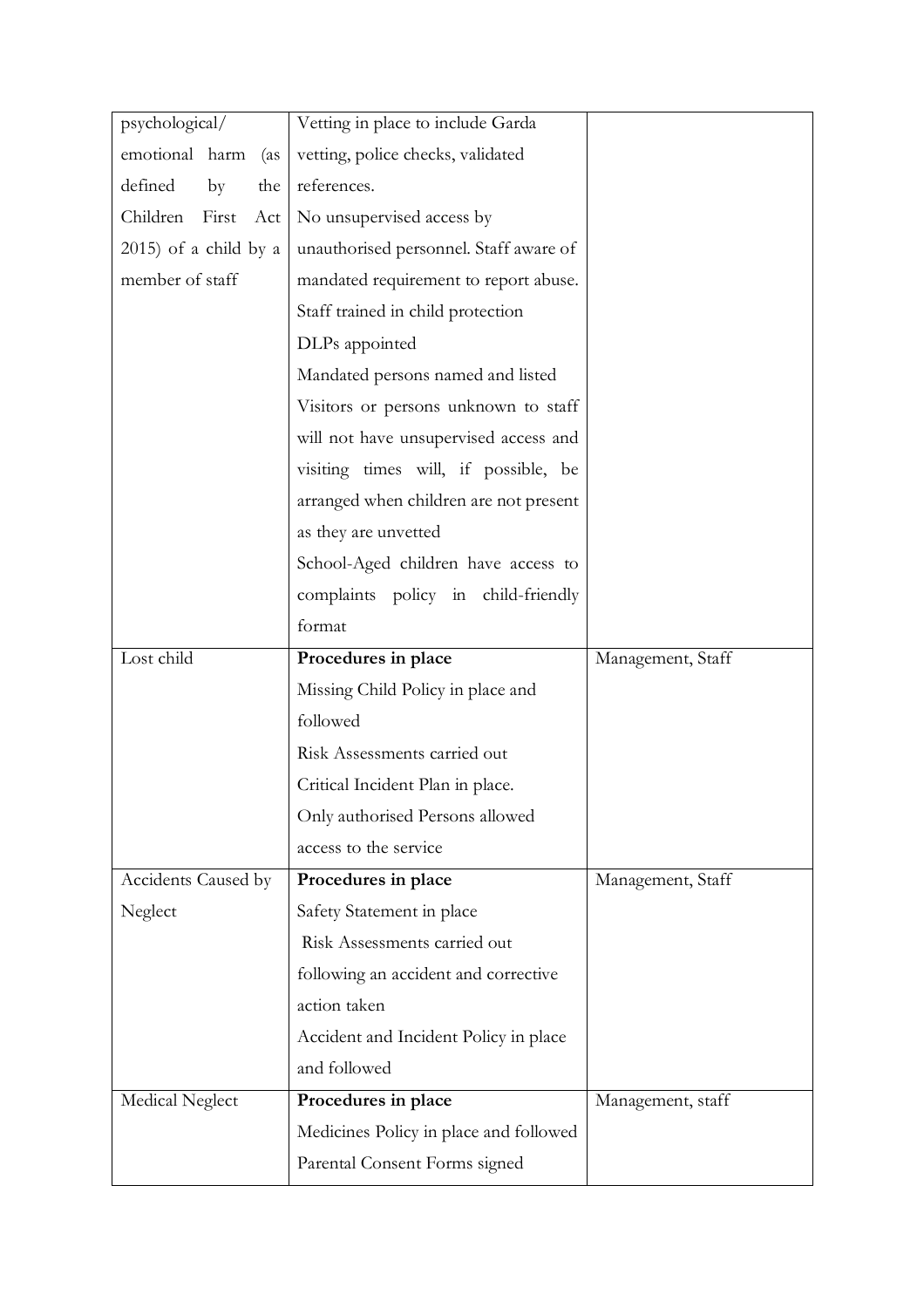|                        | Individual Child Care/Emergency           |                   |
|------------------------|-------------------------------------------|-------------------|
|                        | Plans in place                            |                   |
| Child not collected/   | Procedures in place                       | Management, staff |
| Unauthorised           | Collections Policy in place and           |                   |
| collection and Access  | followed                                  |                   |
| Rights                 | Emergency Collectors available,           |                   |
| Persons unfit to       | Parental Agreements & Permissions in      |                   |
| collect                | place                                     |                   |
|                        | Child Registration Form completed         |                   |
|                        | with emergency contacts and               |                   |
|                        | authorisations.                           |                   |
|                        | Children are not released to              |                   |
|                        | unauthorised persons.                     |                   |
|                        | Where there is a dispute between          |                   |
|                        | parents, we will seek legal clarification |                   |
|                        | regarding access and may require          |                   |
|                        | copies of a court order                   |                   |
|                        | If we have never met a parent and a       |                   |
|                        | parent is not listed on the registration  |                   |
|                        | form, we may seek clarification of        |                   |
|                        | identity before engaging with the         |                   |
|                        | parent                                    |                   |
|                        | Children will not be released to          |                   |
|                        | parents/guardians who are in an unfit     |                   |
|                        | state. Procedure in place                 |                   |
|                        | School aged children have access to       |                   |
|                        | child-friendly policy                     |                   |
| Unvetted Staff or      | Procedures in place                       | Management, Staff |
| students that may      | Recruitment and Selection Policy in       |                   |
| lead to children being | place                                     |                   |
| harmed                 | Garda Vetting Policy in place             |                   |
|                        | Relevant validated References available   |                   |
|                        | for all staff                             |                   |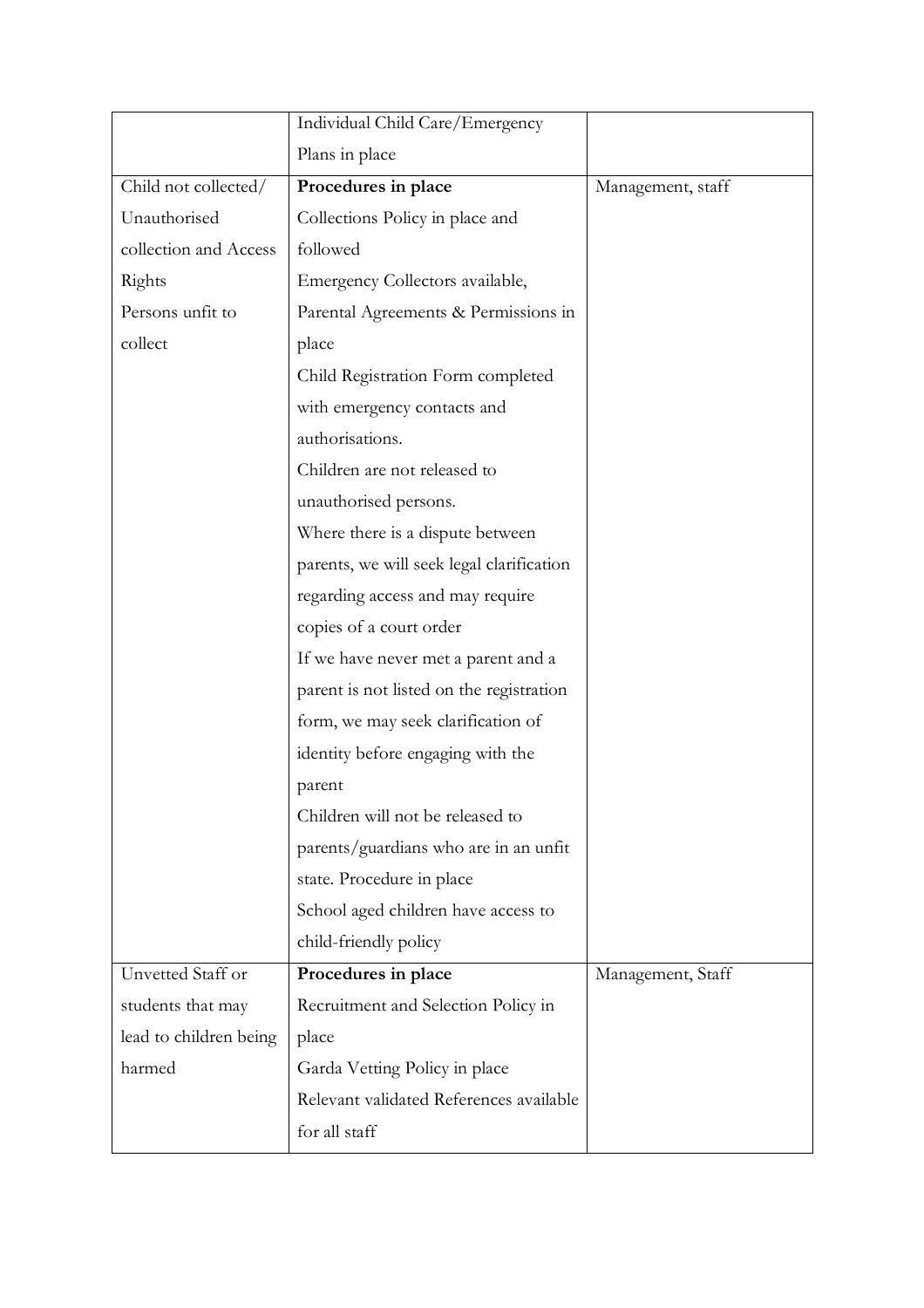|                         | Child and Adult Protection Policy in    |                        |
|-------------------------|-----------------------------------------|------------------------|
|                         | place                                   |                        |
|                         | Risk Assessment of Disclosures on       |                        |
|                         | Garda Vetting forms completed if        |                        |
|                         | required                                |                        |
| Poor behaviour          | Procedures in place                     | Management, staff      |
| strategies where the    | Managing Behaviour Policy in place      |                        |
| dignity of the child is | and followed                            |                        |
| undermined              | Positive strategies only used           |                        |
|                         | No Corporal punishment                  |                        |
|                         | No isolation                            |                        |
|                         | Professional assistance sought for very |                        |
|                         | challenging behaviour                   |                        |
|                         | Staff trained in evidence-based         |                        |
|                         | behaviour management strategies         |                        |
|                         | Management support provided to staff    |                        |
|                         | in relation to very challenging         |                        |
|                         | behaviour                               |                        |
|                         |                                         |                        |
|                         |                                         |                        |
| Risk of harm of abuse   | Procedures in place                     | Management, Staff, DLP |
| when on outings         | The Service does not go on outings.     |                        |
| Access to               | Procedures in place                     | Management, staff      |
| inappropriate online    | Internet and Photographic and           |                        |
| resources.              | <b>Recording Devices Policy</b>         |                        |
| Unauthorised sharing    | Parental Consent Forms completed        |                        |
| of images and           | Images only published on the Service's  |                        |
| information about a     | website with parental consent. Service  |                        |
| child                   | does not otherwise publish images on    |                        |
|                         | social media.                           |                        |
|                         | Parents are aware of Internet and       |                        |
|                         | Photographic and Recording Devices      |                        |
|                         | Policy and their responsibilities       |                        |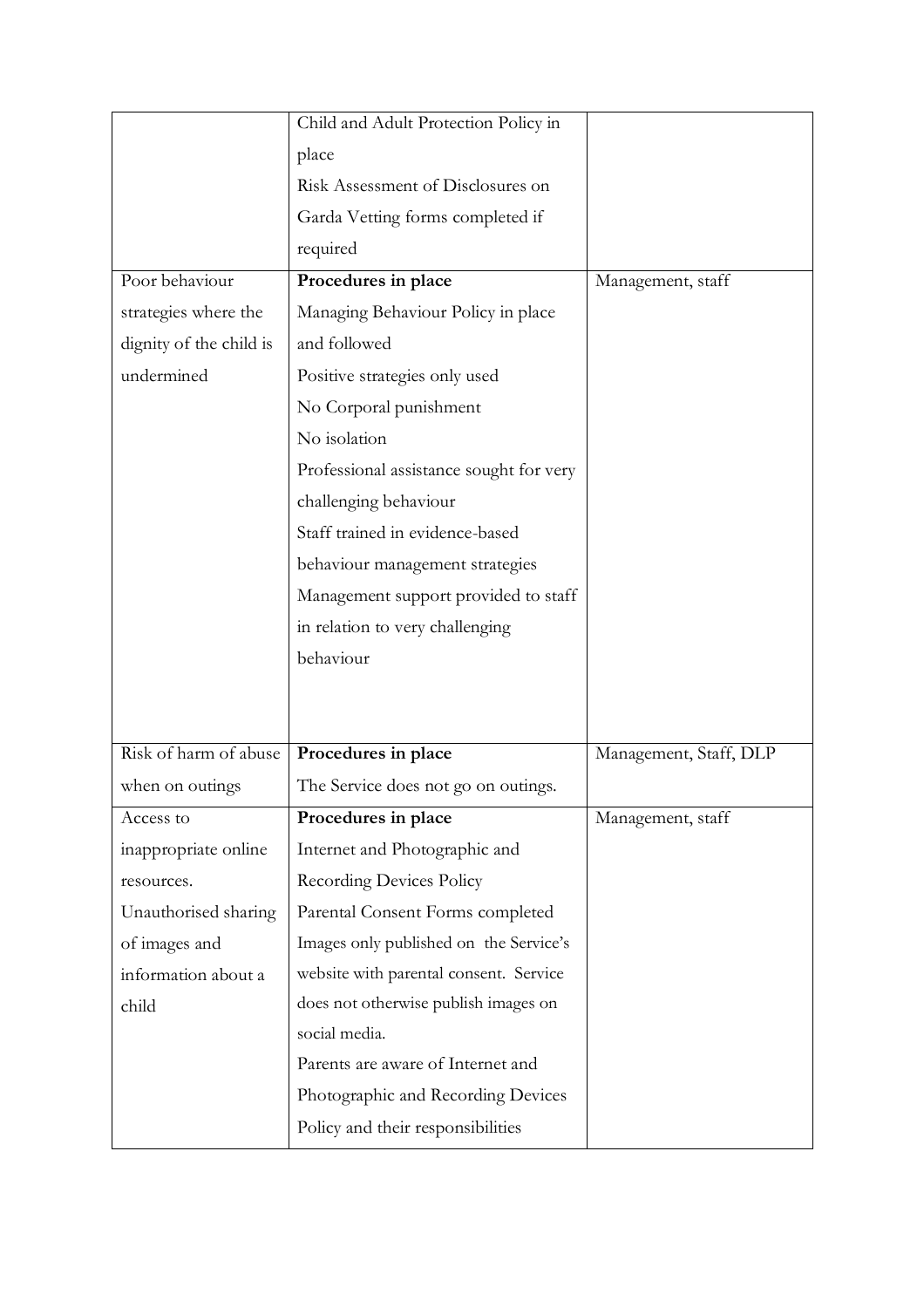| School-Aged children aware of the    |  |
|--------------------------------------|--|
| policy regarding phones, tablets and |  |
| other devices and the Service has    |  |
| devised a child friendly policy for  |  |
| school age children in the Service.  |  |
| No mobile phones allowed in          |  |
| classrooms                           |  |

# **Responsibility**

The DLP is responsible for ensuring the above risks are managed.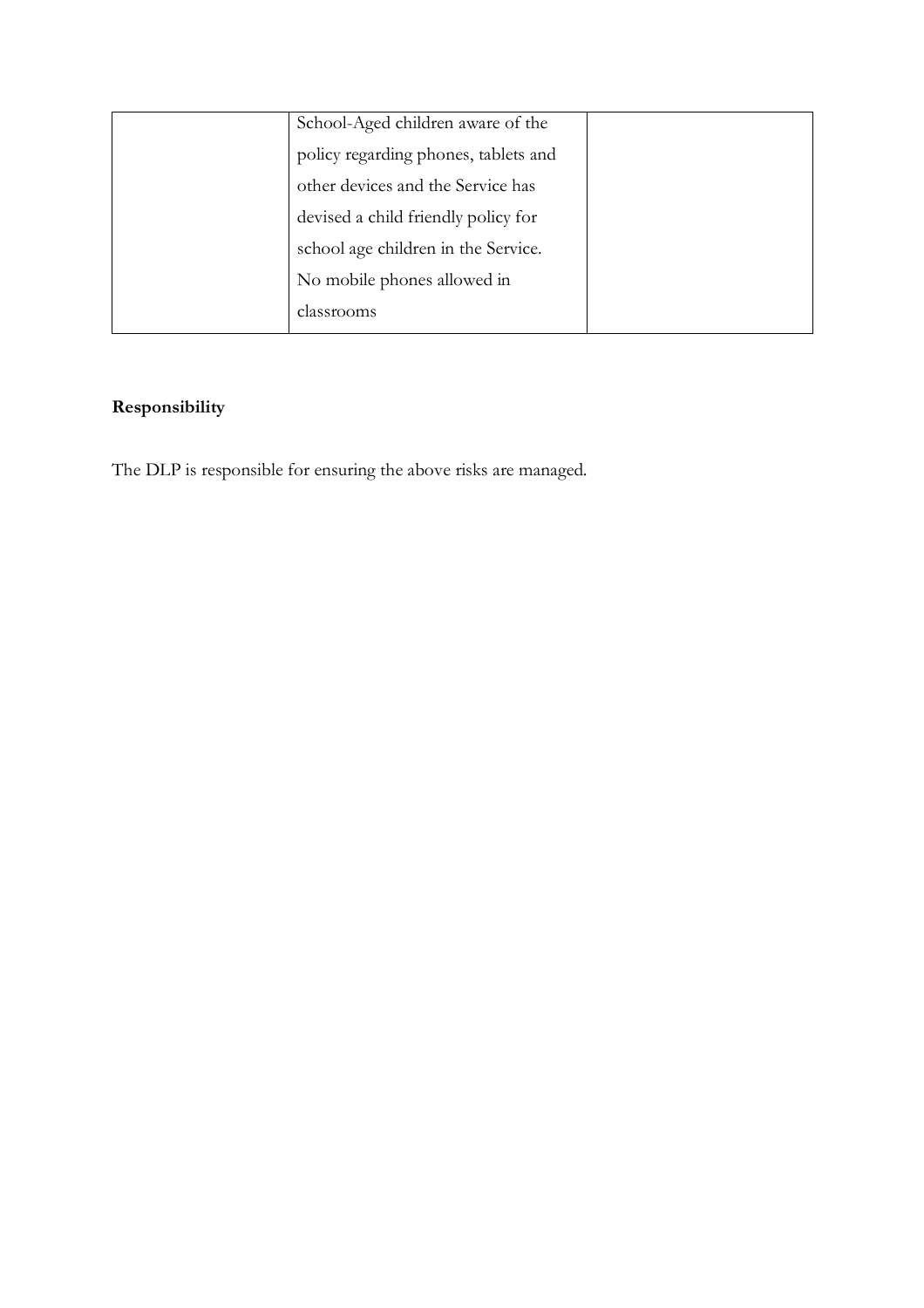#### **4. Procedures**

Our Child Safeguarding Statement has been developed in line with requirements under the Children First Act 2015, the *Children First: National Guidance* and Tusla's *Child Safeguarding: A Guide for Policy, Procedure and Practice*. In addition to the procedures listed in our risk assessment, the following procedures support our intention to safeguard children while they are availing of our service:

- Procedures to manage any risk identified
- Procedure for reporting harm or abuse or allegations of these to Tusla by the as provider Alexandra College Junior School or member of staff (whether mandated or not)
- Procedure for the management of allegations of abuse or misconduct against workers/volunteers of a child while attending our service
- Procedure for selection or recruitment of any person as a member of staff of the provider with regards to that person's suitability to work with children
- Procedure for the provision of information and, where necessary, instruction and training to members of staff in relation to the occurrence of harm
- Procedure for maintaining a list of the persons (if any) in the service who are mandated persons.
- Procedure for the appointment of a relevant person for the purposes of this statement who is Avril Lamplugh.